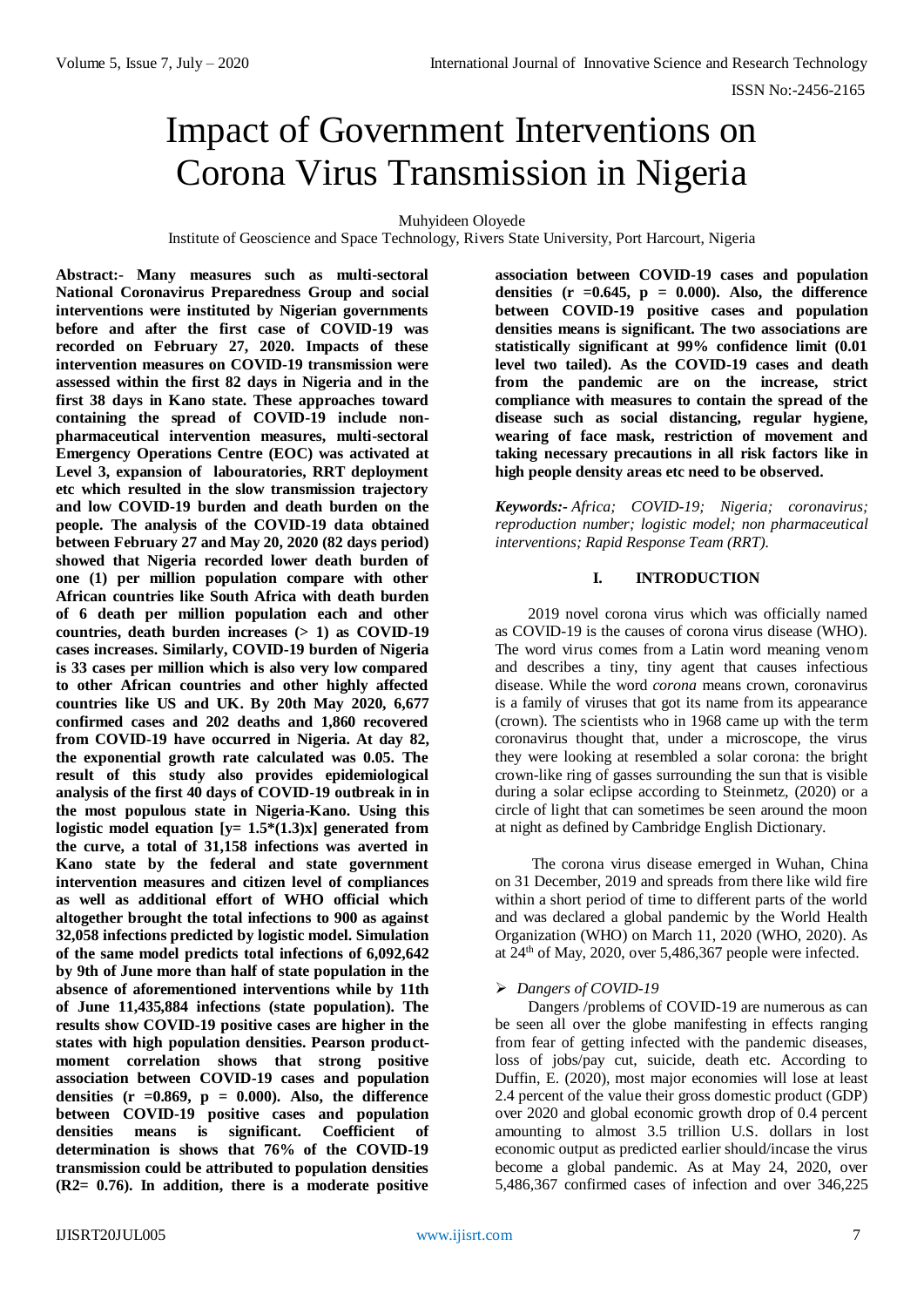people have died globally. Within 82 days of the outbreak of COVID-19 in Nigeria that is by  $20<sup>th</sup>$  May 2020, 6,677 confirmed cases and 202 deaths and 1,860 recovered from COVID-19 have occurred.

The situation in Kano provides an example of some of the challenges that might be faced elsewhere in Nigeria and the world [\(Campbell](https://www.cfr.org/expert/john-campbell) and [Gavin](https://www.cfr.org/expert/michelle-d-gavin) 2020). Kano state is therefore used as a case study for this work. Between April 11, 2020 and May 20, 2020 (40 days period), a total of 848 (NCDC 847) confirmed cases, 121 discharged and 36 COVID-19 deaths were recorded in Nigeria.

Inspite of these numerous dangerous effects of COVID-19, many people still down play the problems of this disease. The perception of people of corona virus transmission in Kano like many other places is between real and virtual/unreal for which WHO Africa (2020) posited that-'Kano - From "COVID-19 does not exist", to COVID is not going to survive in Kano, to COVID is finished as soon as it gets here, Kano state residents got so comfortable and rebuffed Nigeria Center for Disease Control (NCDC) guidelines on COVID-19.'-until cases of infections recorded spread fast. The first case of COVID-19 was recorded on April 11 2020 and in about 3 weeks days over 300 persons were infected. As at  $20<sup>th</sup>$  of May, 2020, the state recorded 848 cases, 36 death and 121 recovered. Adding that, the state recorded highest daily infection of 92 cases on May 1 bringing the total cases to 311.

Ewang (2020) reported hundreds more deaths than usual across communities in Kano State and there was fear that a major Covid-19 outbreak is underway. These deaths according to an independent survey conducted by staff at Kano's Yusuf Maitama Sule University, which examined the symptoms and demographic profile of patients, strongly suggests Covid-19. This and few other reports according to Amaza (2020) suggest the occurrence of community transmission as the [reports on the cases show](https://drive.google.com/file/d/18NTMJXAJu08QCCELsOR5M0cz6O39vfdI/view) that the pattern of the deaths reflects those of the global pandemic in terms of symptoms, incubation period, age group affected and other demographic characteristics. Ewang further stressed the need for authorities to act quickly to ensure accurate public health information is available and accessible to all.

Prior to the emergent of COVID-19 in Nigeria, the federal government of Nigeria set up a Coronavirus Preparedness Group to mitigate the impact of the virus if it eventually spreads to the country on 31 January 2020 (Martins 2020). Multi-sectoral Emergency Operations Centre (EOC) was activated at the highest emergency response level in Nigeria and deployment of COVID-19 starter packs to all institutions and Federal Medical Centres. The government also carry out the expansion of labouratory network for COVID-19 across the 6 geopolitical zones and Deployed Rapid Response Team (RRT) to support response in all states with confirmed case(s) NCDC (2020). [President](https://en.wikipedia.org/wiki/President_of_Nigeria) [Muhammadu Buhari](https://en.wikipedia.org/wiki/Muhammadu_Buhari) established a Presidential Task Force for the control of the virus in the country (Daka and Agbakwuru 2020). Effective contact tracing starting

from the first person to contact the virus as reported by Ifijeh<sup>b</sup>, (2020) that 60 persons who had contact with the index Italian patient were under isolation, 40 persons in Ogun State and 20 in Lagos State. This is followed by partial and total lock down of some states and imposition of nationwide curfew in March. In order to prevent or reduce person to person contact transmission of COVID-19, governments introduce and are enforcing social distancing, wearing of face mask, regular hygiene, closure of schools and market, certain restriction of movements. All these measures are effective in reducing transmission of COVID-19 as reported by earlier work.

With all these measures in place and the lock down of this populous state on April 27,2020, Kano state was also assisted by world health organization (WHO) deployed a Rapid Response Team (RRT), trained and deployed additional 88 Local Government Facilitators (LGAFs) to support the ongoing COVID-19 response at the LGA level, to strengthen active case search, reporting and contact tracing, risk communication and infection prevention and control according to WHO Africa (2020).

#### **II. MATERIALS AND METHODS**

Daily data of COVID-19 positive cases were collected from Nigeria centre for disease control (NCDC), world health organization (WHO) daily situation reports and collated and published information in Wikipedia. These data were arranged in excel 2010 model and descriptive statistics was used to compare the minimum, maximum, mode and average. Graphs and other computations and simulations were conducted using excel 2010, MATLAB version 7.50 (2007b) and statistical package for the social sciences (SPSS) statistics version 20.

Reproduction number and doubling time were determined from the COVID-19 positive cases data from Feb27 to May 20, 2020. Also, transmission/infection progression was computed using the reproduction number and doubling time determined**.** The graph of daily infection cases, death and recovery were ploted against time in days in Nigeria from Feb27 to May 20, 2020.

As for Kano state, the graph of daily infection cases was plotted against time in days from April 11 to May 20, 2020. The logistic model equation  $y= 1.5*(1.3)^{x}$  was generated from the epidemic curve. This model equation generated from the graph was used to determine the number of positive cases averted by the non-pharmaceutical interventions.

Transmission progression table was developed through calculation for unabated or uncontrolled cases using the parameters such as reproduction number (R) and doubling time estimated from the actual COVID-19 case data and those estimated in other documented researches and graph plotted using excel 2010. Pearson productmoment correlation was used to test for association and significant difference between the COVID-19 cases and population densities as well as between COVID-19 cases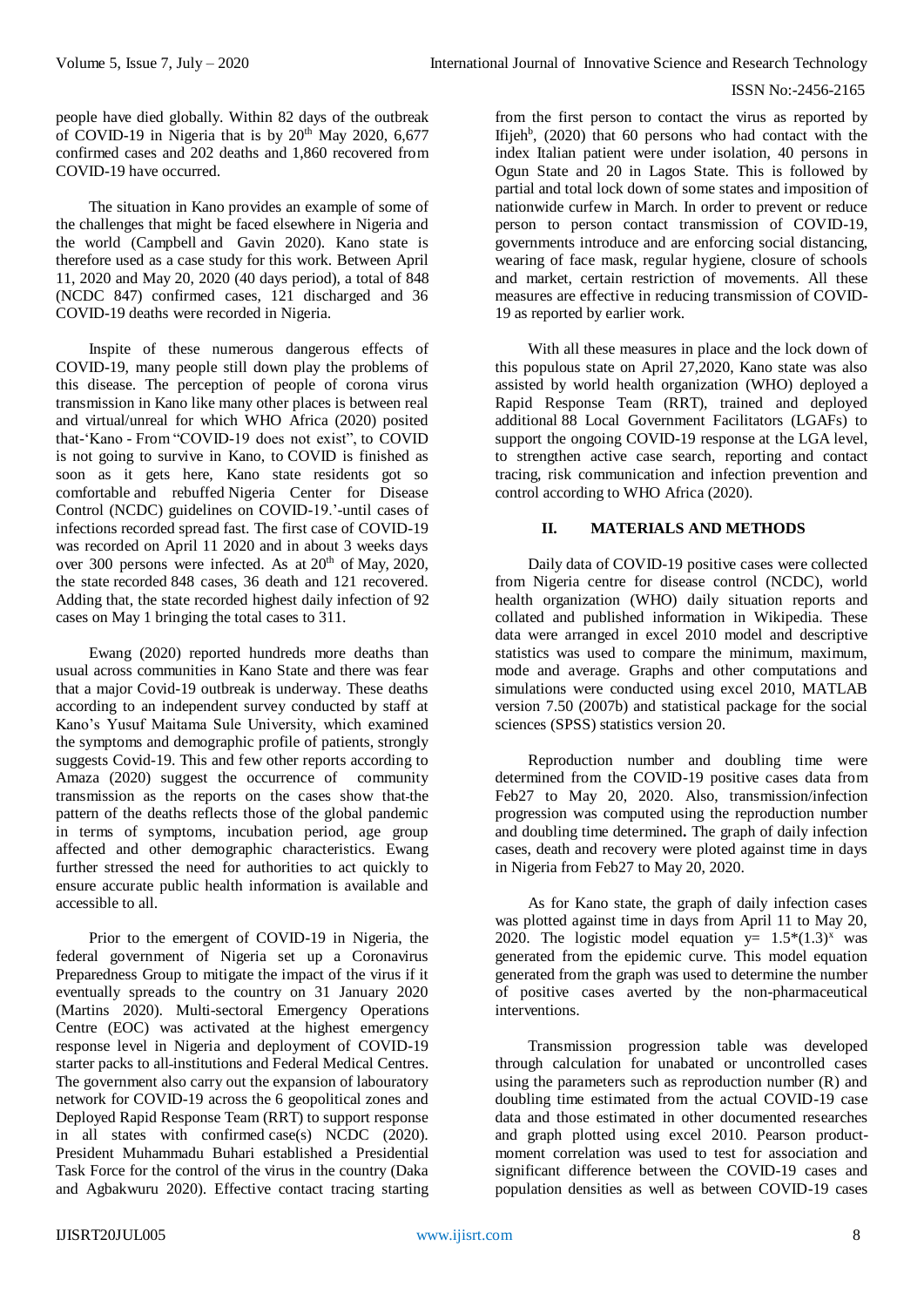and population. The population densities and population are for different states in Nigeria with COVID-19 cases.

In Nigeria, within 82 days, between February 27, 2020 and May, 2020, a total of 6678 (NCDC 6,677) confirmed cases, 1,860 recovered and 202 COVID-19 deaths. In Kano state, between April 11, 2020 and May 20, 2020 (40 days period), a total of 848 (NCDC 847) confirmed cases, 121 discharged and 36 COVID-19 deaths were recorded in Nigeria.

It should however be noted that there is a difference of one case in the COVID-19 cases used in this work for Nigeria ie 6,678 as against 6,677 cases computed and reported by the NCDC and that used in this work for Kano state 848 as against 847 cases computed and reported by the NCDC. This is due to error in NCDC computation of the cumulative COVID-19 value in April 19 which was supposed to be 37 and they recorded 36. There was zero case on that April 19 which means that the cumulative supposed to be equal to April 18 which was 37.Subsequently, the data trajectory proceeded with this minus 1 as April 20 with 23 case supposed to give cumulative of 60 instead of 59 recorded.

#### **III. RESULTS**

The result of the first 82 days COVID-19 data in Nigeria between February 27, 2020 and May, 2020, and the result of 40 days COVID-19 data in Kano state are presented in different graphs below.

As at May 20, 2020, 34 states and federal capital territory (FCT) have record of COVID-19 cases as shown in figure 1 map. Time series plot of daily infections, recovery and death counts figure 1 graph. Figure 2 Predictive model for The COVID-19 Infections for Nigeria. First 45 days of corona virus infection transmission Kano shown in figure 3 titled plot of COVID-19 cases against time (in days) in Kano state. Five days with new cases of infections in states with high and low population densities is explained in Figure 4 while Figure 5 is a Graphical description of COVID-19 positive cases and population densities against state population. COVID-19 transmission trajectory of computed (unabated) and real values are as described in table 1 and figure 6.

Figure 1 presents the cumulative number of confirmed cases, number recovered and number of death over time. The trend of incidence shows an exponential growth.



## *Nigeria Situation*

*A. Data Presentation and Analysis*

Fig 1:- Time Series Plot of Daily Infections, Recovery And Death Counts and Map of Nigeria Showing 34 States and FCT Affected by COVID-19 between February 27 and May 20, 2020.

Figure 1shows spread of COVID-19 disease in Nigeria between February 27, 2020 and May 20, 2020. Infections and death curve is on the increase. Recovery is also increasing but not high enough to bring down the infections.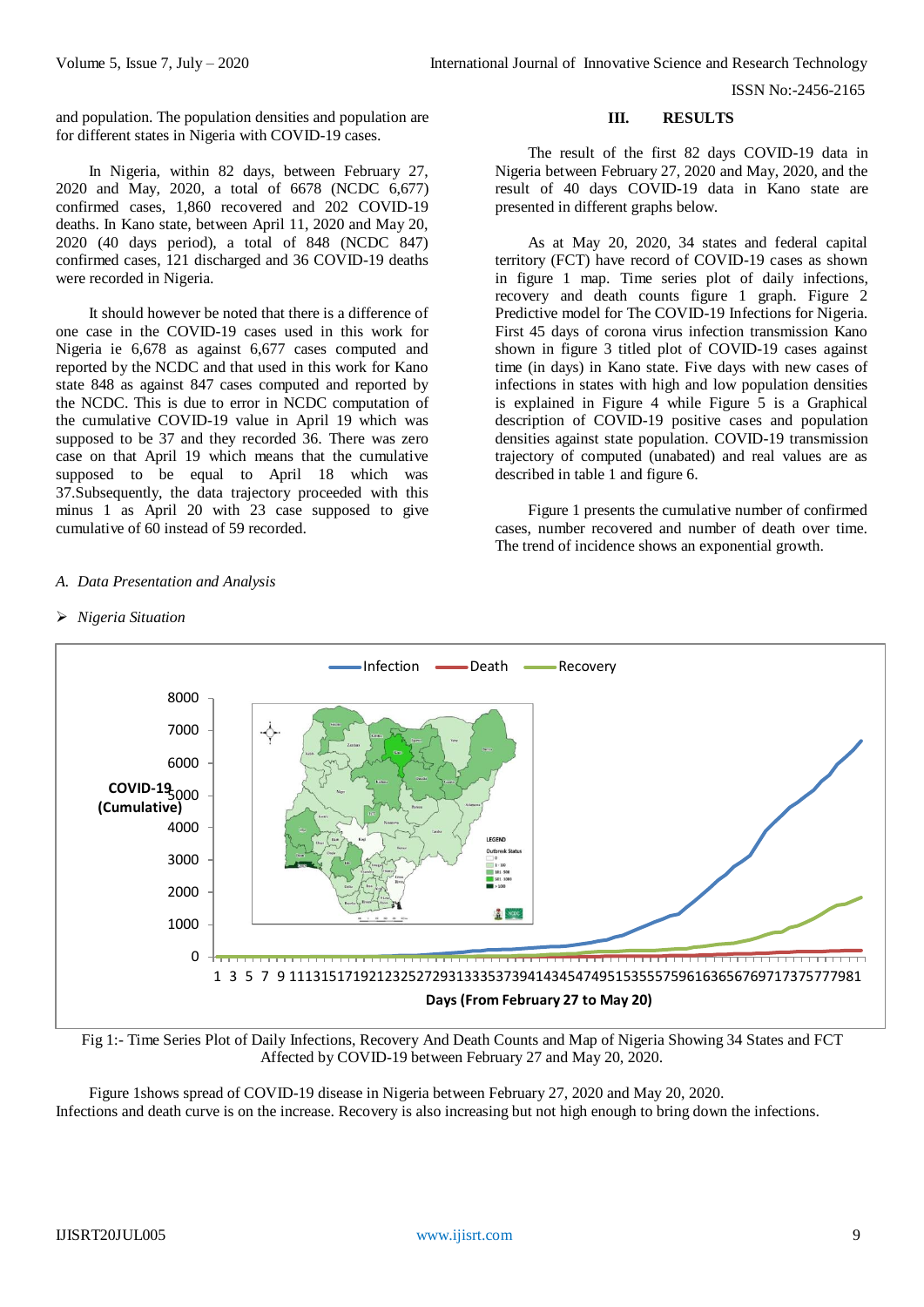

Fig 2:- Predictive Model for the COVID-19 Infections for Nigeria

#### *Kano case*

Kano recorded its first case on April 11 with 1 persons infected (NCDC, 2020). And since then the rate keeps increasing. On 27<sup>th</sup> of April, Federal government ordered the lockdown of the state: strengthening the state government directives on the same matter. This synergy order of both the federal and state government changed the curve pattern from going towards the yellow line at the highest infection numbers (92) with cumulative infections of 311 persons (19<sup>th</sup> day on the graph coinciding with 1<sup>st</sup> of May) but instead the graph moved towards the blue line with the governments interventions. The yellow line showed total infection reaching 900 in less than 5 days (on  $6<sup>th</sup>$  May) the peak which was later reached in 19 days (on 20<sup>th</sup> May) due to the level of compliance of the people of Kano state from my simulation.



Fig 3:- Transmission of Covid-19 Infections in Kano State

Using the logistic model, the curve produced from day 19 with yellow line would have resulted in 32,058 infections (cumulative) by 20<sup>th</sup> of May 2020 ie 38<sup>th</sup> day in the graph as against 900 infections recorded. The difference of 31,158 infections was averted by the federal and state government intervention and citizen level of compliances well as additional effort of WHO official otherwise the total infections would have been 32,058 as obtained from logistic model equation  $[y= 1.5*(1.3)^x]$  generated from the curve produced with yellow line. The model predict total infections of  $6,092,642$  by  $9<sup>th</sup>$  of June more than half of state population in the absence of aforementioned interventions while by  $11<sup>th</sup>$  of June 11,435,884 infections (state population).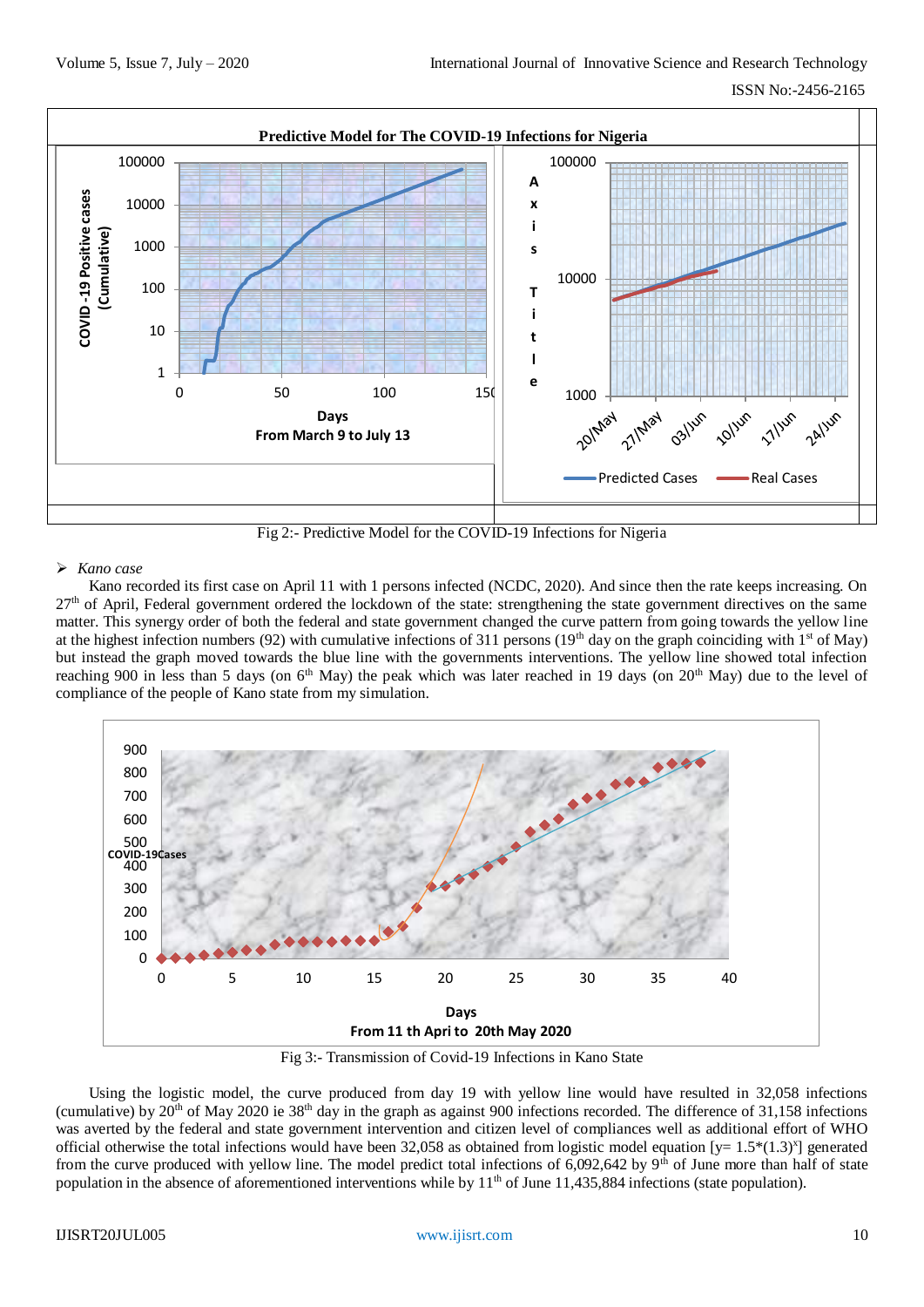

Fig 4:- New Cases of Infections in States with High and Low Population Densities

## *Infection and population Density*

COVID-19 positive cases are higher in the states with high population densities. Lagos has the highest population density of 2,695 and the highest number of COVID-19 cases while Kwara has the lowest population density of 63 persons per square kilometer and recorded low COVID-19 cases as contained in the figure 4 above.



Fig 5:- Graph of COVID-19 Positive Cases and Population Densities against State Population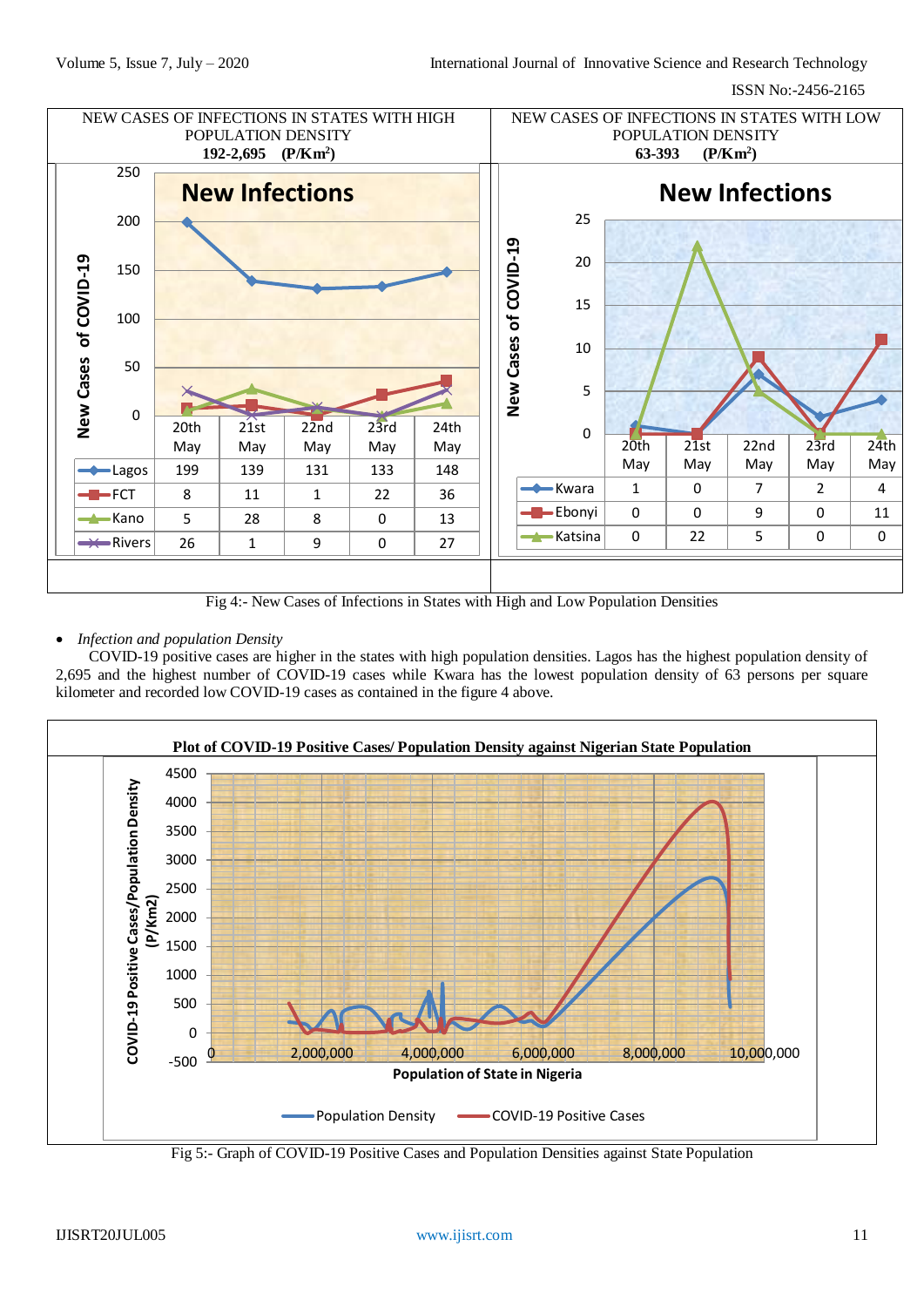Source of data: National Population Commission 2006, Landmass complied from NPC Report, 1991 and Field Reports,,MACOS Urban Management Consultants Database Management Profile. Lists of Nigerian State by Landmass and Population Density and NCDC (2020) COVID-19 Situation report of 27th of May 2020.

Figure 5 above shows the relation between COVID-19 positive cases and population densities of states in Nigeria as well as the relation between COVID-19 positive cases and population. COVID-19 increases with population density and the increases with the state population There was a strong positive association between COVID-19 cases and population densities ( $r = 0.869$ ,  $p = 0.000$ ). Also, the difference between COVID-19 positive cases and population densities means is significant. Coefficient of determination is showing that 76% of the COVID-19 transmission could be attributed to population densities  $(R<sup>2</sup>= 0.76)$ . There was a moderate positive association between COVID-19 cases and population densities (r

 $=0.645$ ,  $p = 0.000$ . Also, the difference between COVID-19 positive cases and population densities means is significant. While there is strong positive association between COVID-19 cases and population densities, then there is moderate positive association between COVID-19 cases and population. The two associations are statistically significant at 99% confidence limit (0.01 level two tailed).

Two states with almost equal population but different population densities shows different infection cases at the same duration of time. Lagos and Kano states for instance in eight weeks of progressive transmission of the virus ie 1,761 cases (1,764 - 3) between March 17 and May 9 for Lagos state while 996 cases (997 - 1) between April 11 and June 6 for Kano state. High population density of Lagos state of  $2,695$  persons/ $Km<sup>2</sup>$  compare with relatively low population density of Kano state of 454 persons/Km<sup>2</sup> as a major factor. This high population density increases person to person contact rate which consequently results in high COVID-19 cases as reported above for Lagos state.



Fig 6:- COVID-19 Transmission Trajectory of Computed and Real Values

Figure 6 above compares the cumulative values of both the real/actual COVID-19 positive cases with computed unabated COVID-19 cases with time. The actual or real COVID-19 cases data were collected from Nigerian centre for disease control (NCDC) daily report and data from Wikipedia from February 27 when the first case was recorded. Also from this first person tested positive for COVID-19, transmission progression was developed through calculation for uncontrolled or unabated cases using the parameters such as reproduction number (R) and doubling time estimated from the actual COVID-19 case data and those estimated in other documented researches.

Liu et al (2020) in their review work found that the estimated mean *R*0 for COVID-19 was around 3.28, with a median of 2.79 and IQR of 1.16, which is considerably higher than the WHO estimate at 1.95 due to the method used in their estimation. On the other hand, Adegboye et al, (2020) found the median reproduction number over the first 45 days study period was 2.71. The reproduction number found in this study was 2.19 at May 20, 2020. Therefore, reproduction number of 2 was used for computing COVID-19 transmission progression Table 1.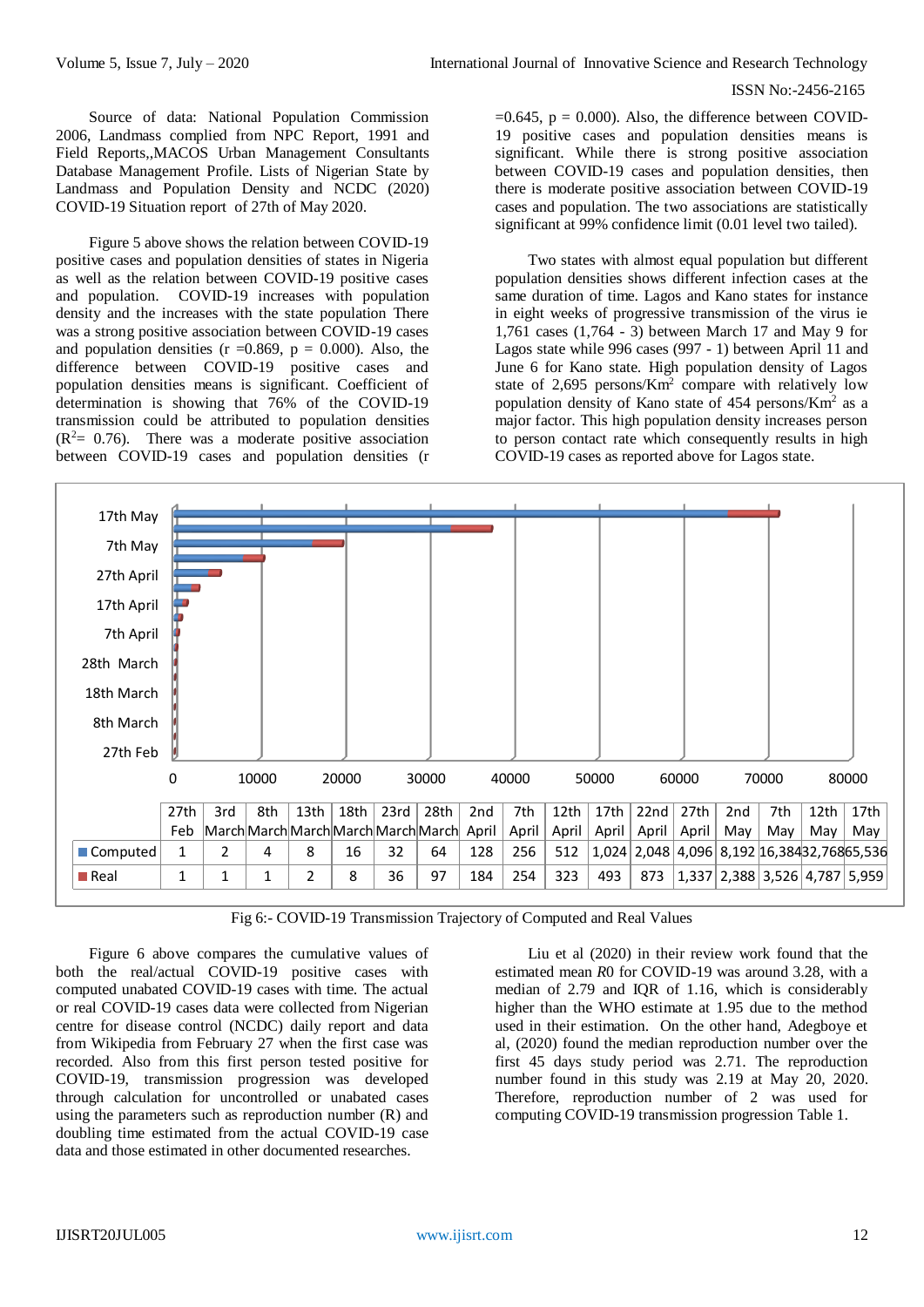The basic reproduction number (R) is used to measure the transmission potential of a disease. The reproduction number of 2 is used for computing the table below. Estimated doubling time from the first case of corona virus infections to May 20 ranges between 2 and 11 with 4 days doubling time appearing more than others. For computing the table below, doubling time of 5 days is used.

In the two progressions above that both started from just one COVID-19 case, the growth rate in computed values is far higher than the actual or real values. There is marginal difference between each pair of computed and real cases. In April 7, the difference is 2 (i.e 256-254), in April 17 is 531, in May 12 is 27,981 etc.

### **IV. DISCUSSION**

Nigeria was one of the first countries to recognize the risk and start planning the response for COVID-19 culminating into the establishment of a multi-sectoral National Coronavirus Preparedness Group by Nigeria CDC on January 7 2020, one week after China first reported the cases and three weeks before WHO declared the disease to be pandemic (Kapata et al, 2020). They further reported that the most populous African nation has also established diagnostic capacity for COVID-19 in many laboratories within the country and as well established a national team that meets daily to assess the risk coronavirus poses to the nation and review its response to it.

Adding that many states were locked down, imposition of curfew and non-pharmaceutical interventions among other measures were also put in place. Corroborating these, The two progressions shown in figure 6, the real COVID-19 progression was slower compare to the computed cases as supported by Adegboye et al (2020) who reported that the epidemic trajectory has been slow, in part, due to the public health interventions implemented in Nigeria which have reduced both local transmission and importation coupled with travel ban, closure of schools and restriction on movements.

The differences between each pair of real and computed cases increases with days. In May 17, the difference is 59,577 and in May 20 the difference is 143,885 etc. This model also predicted 180,822,630 cases by June 21and over 1 billion cases from July 21, 2020.This predicted COVID-19 epidemics is similar to the report of Wells et al (2020) who simulated a COVID-19 outbreak in DR Congo one of the most vulnerable African countries in the absence of interventions using assumed basic reproductive number of 2·72 and his estimation showed that there would be 76, 213, 155 infections and 319, 441 deaths in the absence of physical distancing.

Similarly, the result of analysis of Kano state cases showed that the difference of 31,158 infections was averted by the federal and state government intervention and citizen level of compliances well as additional effort of WHO official otherwise the total infections would have been 32,058 as obtained from logistic model equation  $[y=$ 

 $1.5*(1.3)^x$ ] generated from the curve produced with yellow line. The model predict total infections of 6,092,642 by 9<sup>th</sup> of June more than half of state population in the absence of aforementioned interventions while by  $11<sup>th</sup>$  of June 11,435,884 infections (state population).

Results of analysis of 82 days epidemiology of COVID-19 showed that Nigeria has lower COVID-19 burden and death burden per million populations. As at May 20, 2020, Nigeria recorded a total of 202 COVID-19 deaths, with estimated population of 205.5 million recorded a total of 6,677 confirmed cases which is equivalent to one (1) death per million population. In comparism with other African countries, Nigeria has lower death burden per million population as the number of deaths per million population recorded by South Africa (59.2 million) with 18,003 cases and total of 339 deaths was 6. This is far higher than that of Nigeria.

Generally, Nigeria has lower COVID-19 burden Adegboye et al (2020) and JHU,( 2020) which is reflected in the slow transmission trajectory and low COVID-19 burden and death burden on the people. The analysis of the COVID-19 data obtained between February 27 and May 20, 2020 (82 days period) showed that Nigeria recorded lower death burden of 1per million population compare with other African countries like South Africa with death burden of 6 deaths per million population each and other countries death burden increasingly greater than 1 as COVID-19 cases increases.

Similarly, COVID-19 burden of Nigeria is 33 cases per million which is also lower when compared to other African countries like South Africa with 18,003 cases<br>having COVID-19 burden of 304 cases per million COVID-19 burden of 304 cases per million population and Ghana with 6,269 cases having COVID-19 burden 202 cases per million population. Apart from African countries, United State of America (329.3million) with 2,255,119 COVID-19 cases and 119,719 deaths has 6,848 COVID-19 burden and 364 death burden per million population. United Kingdom with relatively lower population compared with America (65.1million) with 304,580 COVID-19 cases and 42,674 death has 4,679 COVID-19 burden and 656 death burden per million population.

Low COVID-19 burden and death burden in Nigeria is supported by the earlier work of Adegboye et al, (2020) and the later report of JSU (2020). Early epidemiological studies of COVID-19 in the first 45 days showed that Nigeria COVID-19 burden was the least compared with other African countries. Assessing the case (per 100,000) during the first 45 days, the burden of COVID-19 is lowest in Nigeria (0.16) cases per 100,000 as of April 11, 2020) among African countries with the most cases (Adegboye et al, 2020). They further reported that the disease spread occurred more slowly in Nigeria within the first 45 days and that Nigeria COVID-19 burden was lower when compared with some of the most affected countries outside of Africa like US and Italy with COVID-19 burden of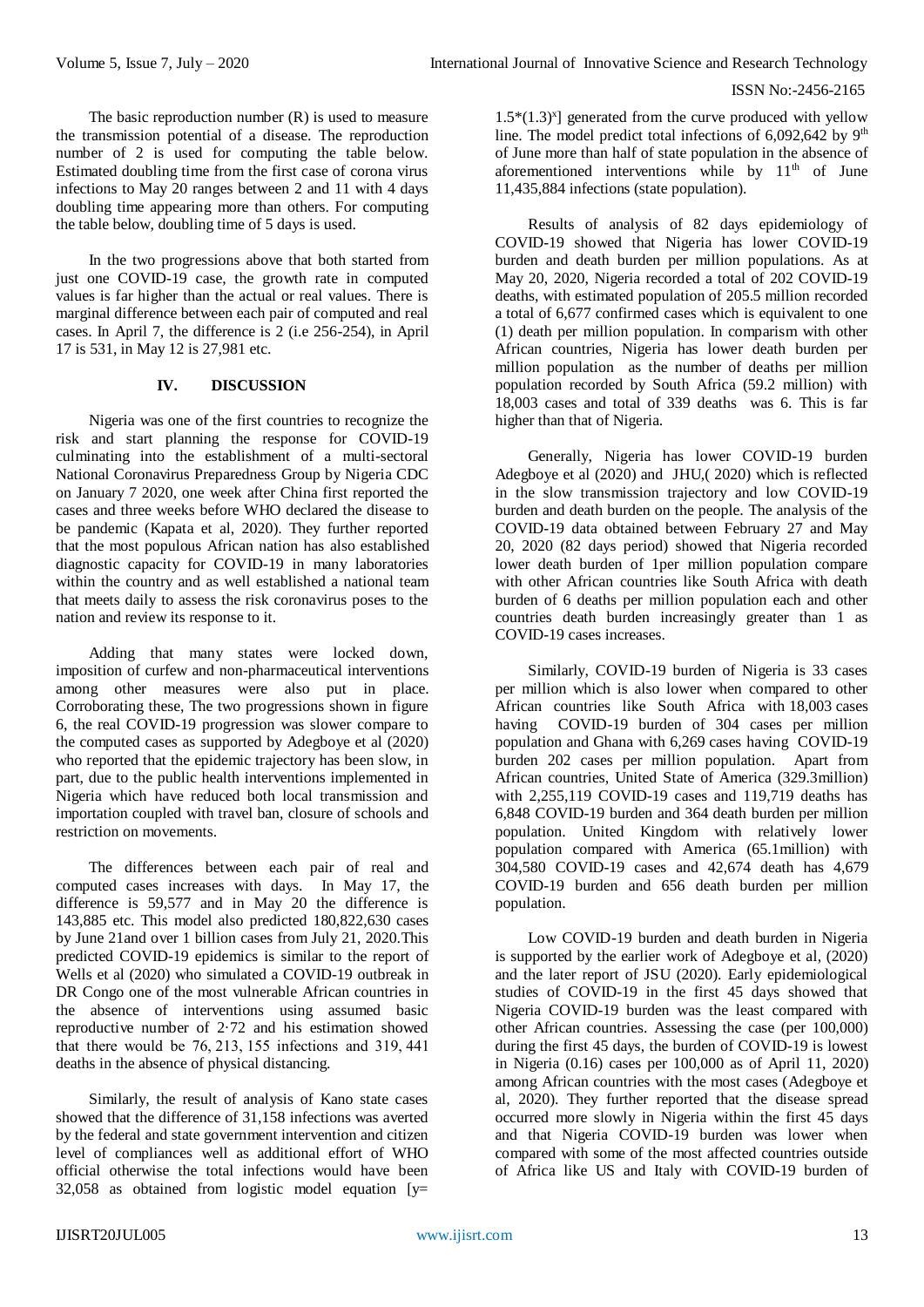60.89 and 244.00 cases per 100,000, respectively, as at April 11, 2020.

Later epidemiological report of Johns Hopkins University of Medicine (JSU) showed that the death burden per million population was also lower when compared with other affected African countries. Nigeria has lower death burden per million population when compared to the 7 deaths per million population recorded by South Africa (59.2 million) with 21, 343 cases and total of 407 deaths and Egypt (102.1 million) with 16,513 cases and total of 808 deaths (JSU, 2020).

The results show COVID-19 positive cases are higher in the states with high population densities. This is as shown in state like Lagos, Kano, Rivers, with population densities  $(192 - 2,695 \text{ p/KM}^2)$  with daily infections as high as 199 cases per day as compare with states like Kwara, Ebonyi having low population densities  $(63-393 \text{ p/KM}^2)$ with high infection cases of 22 as shown in figure 4 above.

The effect of high population densities places is also corroborated by the report of the findings of US CDC which holds that the coronavirus primarily spreads from person to person and not easily from a contaminated surface. According to Guarino and Achenbach (2020) in US CDC who also classified high people density places as high risk factor.

For a healthy person to be successfully infected, the virus needs a dose of approximately 1000 viral particles (vp). While breath and speaking produce approximately 20 and 200vp/minute, sneeze and cough produce/pour out approximately 200 million vp according to USA CDC (2020). It therefore show the danger of COVID-19

transmission to many people in high density areas as did happen when superspreader –an index case-gave it to 43 people in Italy (Christakis, 2020), 77persons infected in a Cambridge biotech company Biogen meeting held in Boston Marriott Long Wharf, hotel, a [British](https://www.livescience.com/coronavirus-uk-superspreader.html) man spread the virus to 11 [people](https://www.livescience.com/coronavirus-uk-superspreader.html) at a French ski resort after he had visited Singapore for a conference etc. US CDC (2020) also regarded gatherings in enclosed spaces like offices, religious places, cinema halls or theatres to be of high risk and that these findings need to be applied by people to manage the situation in the best manner possible.

In the two progressions above (figure 6), both started from just one COVID-19 case but the growth rate in computed values was far higher than the actual or real values. The difference between the computed and real in April 7 is 2 (256-254), in April 17 is 531, in May 12 is 27,981 etc. The relatively low daily values of the real COVID-19 cases according to Adegboye (2020) was due to series of immediate interventions that were put in place by the government of Nigeria in response to COVID-19. The interventions which include international travel ban imposed countries on March 20, 2020, early closure of schools, restriction on movements within and outside of major cities and its enforcement etc. To this end, Ebenso (2020) and NCDC (2020) added that the epidemic trajectory has been slow, in part, due to the public health interventions implemented in Nigeria which have reduced both local transmission and importation.

These differences between the real and computed cases are the estimated cases averted thought largely to be due to factors including non-pharmaceutical interventions, other measures put in place by governments, etc.

| $\rm No$       | <b>Transmission Chain</b> | DT           | Date   | No of people to | Remark/       |
|----------------|---------------------------|--------------|--------|-----------------|---------------|
|                |                           | Days         |        | be infected     | Infection     |
|                |                           |              |        |                 | capability    |
| 1              |                           |              | 27/2   | $\mathbf{1}$    | Index case    |
|                |                           | $\mathbf{1}$ |        |                 |               |
|                |                           |              |        |                 |               |
| $\overline{2}$ |                           |              | 3/3    | $\overline{2}$  |               |
|                |                           | 6            |        |                 |               |
| $\overline{3}$ |                           |              | 8/3    |                 |               |
|                |                           | 11           |        | $\overline{4}$  |               |
|                |                           |              |        |                 |               |
|                |                           |              | 13/3   | 8               |               |
| $\overline{4}$ |                           | 16           |        |                 |               |
|                |                           |              |        |                 |               |
| NZ             |                           | ΝZ           |        |                 |               |
| $10\,$         |                           | 46           | 12/4   | 1,024           |               |
|                |                           |              |        |                 |               |
| 20             |                           | 96           | 1/6    | 1,048,576       | Size of Abuja |
| 21             |                           | 101          | 6/6    | 2,097,152       | Kwara         |
| 22             |                           | 106          | $11/6$ | 4,194,304       | Delta         |
| 22.5           |                           | $106+$       | 11/6   | 5,931,641       | $>$ rivers,   |
|                |                           |              |        |                 | katsina       |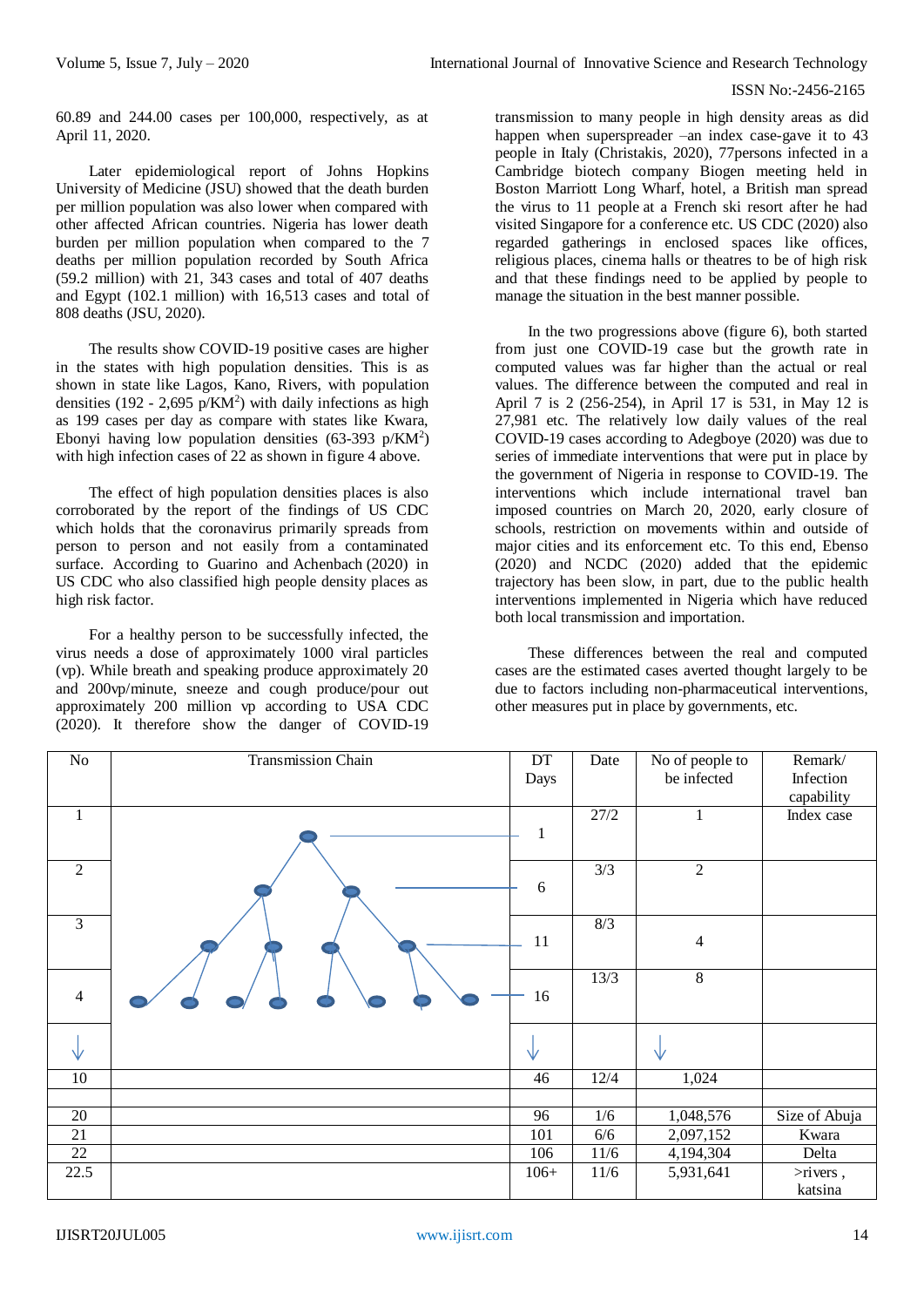| 23.2  |                                                  | $111+$ | 16/6 | 9,635,980     | Lagos, kano    |  |  |
|-------|--------------------------------------------------|--------|------|---------------|----------------|--|--|
|       |                                                  |        |      |               |                |  |  |
| 24.43 |                                                  | $116+$ | 21/6 | 180,822,630   | Nigeria pop    |  |  |
|       | IF NIGERIA IS TAKEN AS THE EPICENTER OF COVID-19 |        |      |               |                |  |  |
| 30    |                                                  | 146    | 21/7 | 1,073,741,824 |                |  |  |
| 31    |                                                  | 151    | 26/7 | 2,147,483,648 | >pop of China, |  |  |
|       |                                                  |        |      |               | India          |  |  |
| 32.71 |                                                  | $156+$ | 31/7 | 7,025,725,186 | World pop      |  |  |
|       |                                                  |        |      |               |                |  |  |
| 33    |                                                  | 161    | 5/8  | 8,589,934,592 | $>$ World pop  |  |  |

Parameters used are Reproduction number  $(R) = 2$  and Doubling time  $= 5$  days

Table 1:- Unabated COVID-19 Transmission Trajectory

Unabated or uncontrolled disease transmission when there is no intervention. The reproduction of 2 estimated in this work and other researches as mentioned above is used for computing the table below. Estimated doubling time from the first case of corona virus infections to  $20<sup>th</sup>$  May ranges between 2 and 11 with 4 days doubling time appearing more than others. For computing the table below, doubling time of 5 days is used.

## **V. CONCLUSION AND RECOMMENDATION**

Compliances with non-pharmaceutical intervention and other measures has averted lot of COVID-19 infection cases in Nigeria. Not only does it averted about 31,158 cases in Kano state alone but also brought down till date the number of daily cases from the highest infection of 92 (cumulative 311) recorded since April 11 when the first case was reported. The results of this studies show rise in the daily COVID-19 cases therefore strict compliance to all these aforementioned measures is highly recommended in order to flatten the curve. Government at all levels need to ensure strict compliance of the people especially in places or states with high population densities to forestall or prevent the occurrence of second surge/wave of the transmission as it happened in 1918 Spanish flu when one Albert Gitchell (index case) according to [Taubenberger](https://www.ncbi.nlm.nih.gov/pubmed/?term=Taubenberger%20JK%5BAuthor%5D&cauthor=true&cauthor_uid=16494711) and [Morens](https://www.ncbi.nlm.nih.gov/pubmed/?term=Morens%20DM%5BAuthor%5D&cauthor=true&cauthor_uid=16494711) (2006) was infected in early March 1918 and transmission went through second and third waves until 1/3 (approximately 500 million) of the world population infected. Non-compliance with nonpharmacetical intervention measures like non observing quarantine, non-reporting the infection etc were reasons adduced for this historic pandemic that claimed the lives of over 50 million people.

#### **REFERENCES**

- [1]. Adegboye, O. A., Adekunle, A. I. and Ezra Gayawan (2020) Novel Coronavirus in Nigeria: Epidemiological analysis of the first 45 days of the pandemic. medRxiv preprint doi: https://doi.org/10.1101/2020.04.14.20064949.
- [2]. Agbakwuru, Johnbosco (9 March 2020). ["Buhari sets](https://www.vanguardngr.com/2020/03/buhari-sets-up-12-member-task-force-to-control-coronavirus)  [up 12 member Task Force to control Coronavirus".](https://www.vanguardngr.com/2020/03/buhari-sets-up-12-member-task-force-to-control-coronavirus) [Vanguard Newspaper.](https://en.wikipedia.org/wiki/Vanguard_(Nigeria)) Retrieved 11 March 2020.
- [3]. Amaza, M (2020) Nigerians fear a Covid-19 catastrophe is unfolding in Kano. Quartz Africa.

[https://qz.com/africa/1853926/nigerians-fear-a-covid-](https://qz.com/africa/1853926/nigerians-fear-a-covid-19-catastrophe-is-unfolding-in-kano/amp/)[19-catastrophe-is-unfolding-in-kano/amp/](https://qz.com/africa/1853926/nigerians-fear-a-covid-19-catastrophe-is-unfolding-in-kano/amp/)

- [4].[Campbell,](https://www.cfr.org/expert/john-campbell) J. and [Gavin,](https://www.cfr.org/expert/michelle-d-gavin) M (2020) Track Political and Security Developments across Sub-Saharan Africa. https://www.cfr.org/blog/how-nigeria-hasresponded-covid-19-so-far
- [5]. Daka, FTerhemba (10 March 2020). ["Buhari names](https://guardian.ng/news/buhari-names-task-force-on-coronavirus)  [task force on coronavirus".](https://guardian.ng/news/buhari-names-task-force-on-coronavirus) [The Guardian Newspaper.](https://en.wikipedia.org/wiki/The_Guardian_(Nigeria)) Retrieved 11 March 2020.
- [6].[Duffin,](https://www.statista.com/aboutus/our-research-commitment) E (2020) Impact of the coronavirus pandemic on the global economy - Statistics & Facts. [https://www.statista.com/topics/6139/covid-19](https://www.statista.com/topics/6139/covid-19-impact-on-the-global-economy/) [impact-on-the-global-economy/](https://www.statista.com/topics/6139/covid-19-impact-on-the-global-economy/)
- [7]. Ebenso B, Otu A. Can Nigeria contain the COVID-19 outbreak using lessons from recent epidemics? The Lancet Global health 2020.
- [8]. Cambridge English Dictionary. https://dictionary.cambridge.org/dictionary/english/co rona
- [9]. Ewang, A (2020) Fears of Covid-19 Outbreak in Nigeria's Kano State. Authorities Need to Ensure Public Health Information Available to All. Researcher, Africa Division
- [10]. Guarino, B and Achenbach, J (2020) The coronavirus primarily spreads from person to person and not easily from a contaminated surface from US Centers for Disease Control and Prevention, "How COVID-19 Spreads" [https://www.washingtonpost.com/health/2020/05/21/v](https://www.washingtonpost.com/health/2020/05/21/virus-does-not-spread-easily-contaminated-surfaces-or-animals-revised-cdc-website-states/)

[irus-does-not-spread-easily-contaminated-surfaces-or](https://www.washingtonpost.com/health/2020/05/21/virus-does-not-spread-easily-contaminated-surfaces-or-animals-revised-cdc-website-states/)[animals-revised-cdc-website-states/](https://www.washingtonpost.com/health/2020/05/21/virus-does-not-spread-easily-contaminated-surfaces-or-animals-revised-cdc-website-states/)

- [11]. Ifijeh<sup>a</sup>, M. (2020). "FG Sets up Coronavirus [Preparedness Group".](https://www.thisdaylive.com/index.php/2020/01/31/fg-sets-up-coronavirus-preparedness-group) [This Day Newspaper.](https://en.wikipedia.org/wiki/This_Day) Retrieved 18 May, 2020.
- [12]. Ifijeh<sup>b</sup>, M. (2020). ["Coronavirus Outbreak: Round](https://www.thisdaylive.com/index.php/2020/03/08/coronavirus-outbreak-round-the-clock-updates)[the-clock Updates".](https://www.thisdaylive.com/index.php/2020/03/08/coronavirus-outbreak-round-the-clock-updates) [This Day Newspaper.](https://en.wikipedia.org/wiki/This_Day) Retrieved 18 May 2020.
- [13]. JHU, (2020) Johns Hopkins University of Medicine
- [14]. Kapata, N., Tajudeen, R., Chanda, P and Mwaba, P. (2020) Is Africa prepared for tackling the COVID-19 (SARS-CoV-2) epidemic. Lessons from past outbreaks, ongoing pan-African public health efforts, and implications for the future. in International Journal of Infectious Diseases DOI: 10.1016/j.ijid.2020.02.049